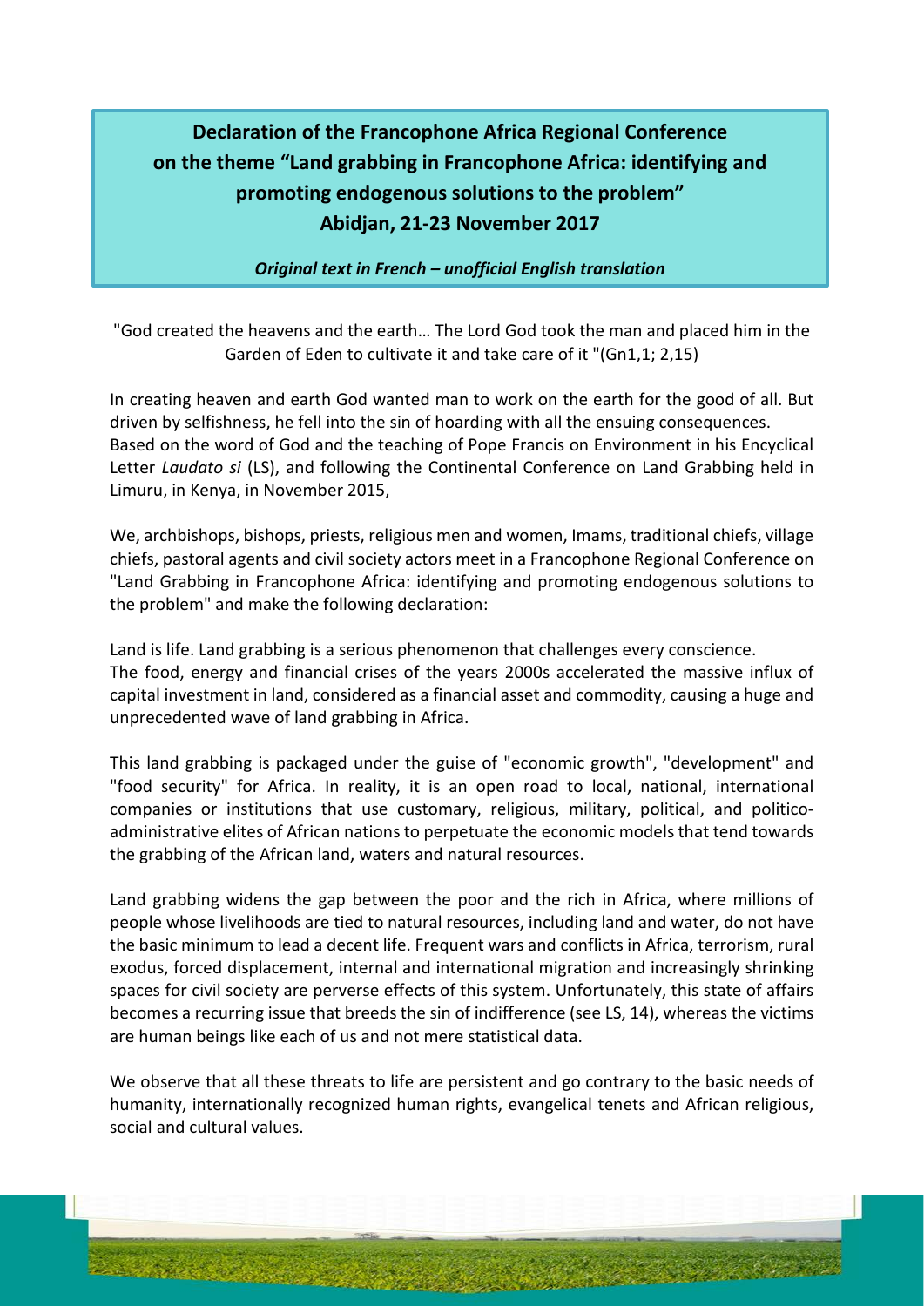In view of all the above we declare:

- 1. Water, seeds and especially land are not and should not be a commercial commodity. The earth is our mother (see LS, 1);
- 2. The concept of "giving more value to the land" must be fundamentally revised to integrate the African environmental, traditional, spiritual and social dimensions. Human existence goes beyond numerical figures or finance!
- 3. There is an urgent need to stop land grabbing in Africa in all its forms;
- 4. We stand in solidarity with the families and communities affected by this threat, who are struggling to take control of their lands and resources, especially those who have lost relatives, and land rights activists who are constantly persecuted;
- 5. We condemn the criminalization, arrests, imprisonment, persecution and killings of the victims of land-grabbing, activists and land rights defenders. We reassure the victims that they are not alone in their struggle and we commit ourselves to using all available legal procedures to encourage and support them in their noble struggle;
- 6. We commit ourselves to continue the study and implementation of trade agreements, food security programs, economic investments and development programs either offered to Africa by the international financial institutions or elaborated by our African States;
- 7. We call upon African Governments to ensure the effective implementation of the "Voluntary Guidelines for Responsible Governance of Tenure" (VGGT) and the "African Land Policy Framework and Guidelines" (CLPFA) in their country while at the same time respecting the principles of food sovereignty;
- 8. Ongoing land reforms in countries should be transparent, inclusive, participatory, consensual and centred on the human person and the Common Good (cf. LS, 183);
- 9. We invite National and Regional Episcopal Conferences to be more proactive in their commitment to land issues. They should endeavour to create a space for information, training and advocacy in collaboration with the Civil Society Organizations and all persons of good will, for the protection of our common house, the earth (Cf.LS, 13). For, as an African proverb says: "When spiders unite their cobwebs, they can tie a lion".

The similarity of experiences of expropriation and spoliation leads us to recognize that the convergence of our actions and our strategies will help to bring Africa out of this great evil.

The earth belongs to God. We all entrust ourselves to divine Providence, which is never wrong in its plans. May it accompany each of us in the search for justice, peace and respect for human rights and the Common Good.

Abidjan, 23 November 2017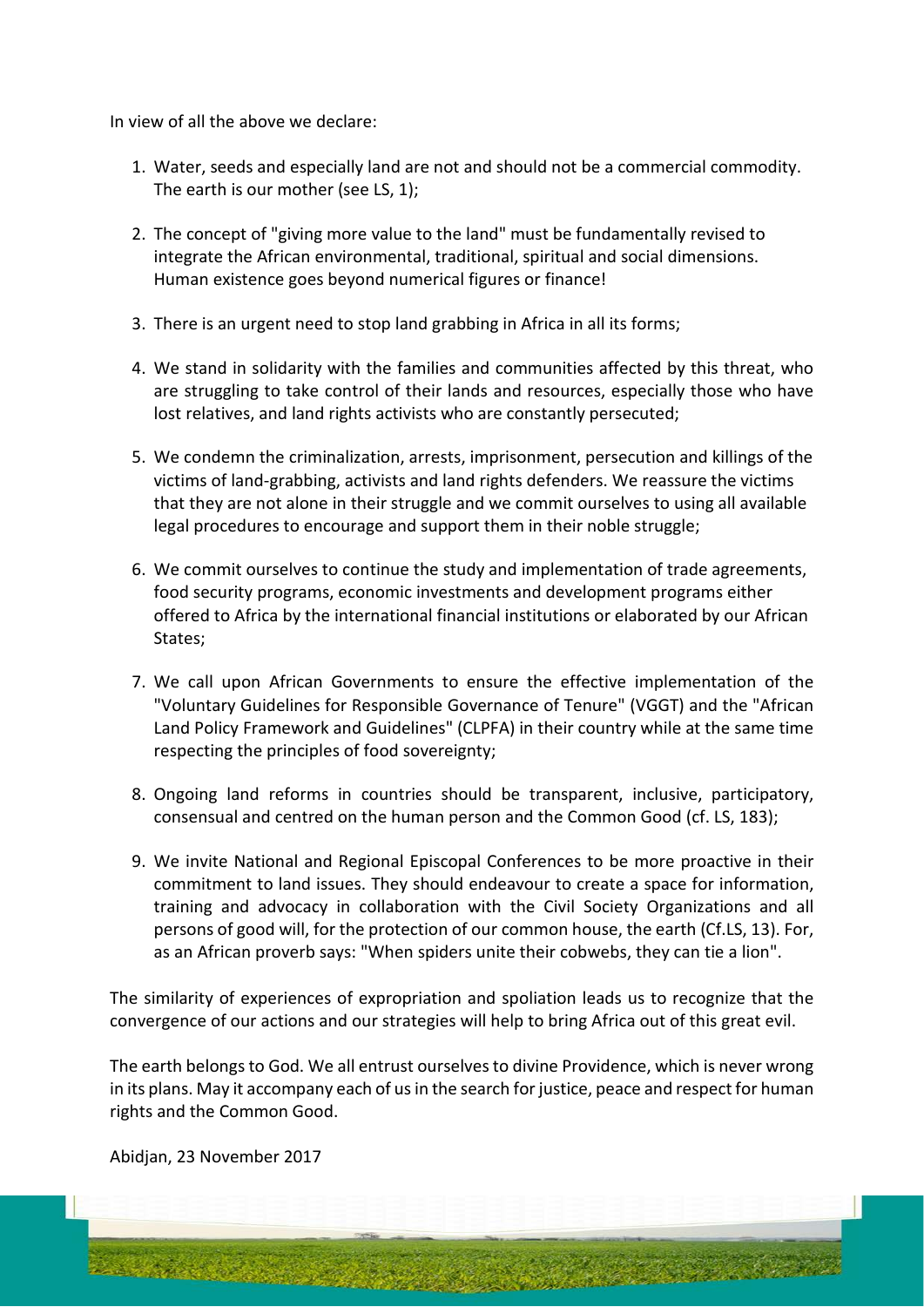## Signatures:

- 1. ADEPA (Association Ouest Africaine pour le Développement de la Pêche Artisanale)
- 2. AEFJN (Africa Europe Faith and Justice Network)
- 3. AEFJN Central Africa (Africa Europe Faith and Justice Network)
- 4. AEFJN (Congrégation la Xavière)
- 5. AFJN (African Faith and Justice Network)
- 6. AFSA (Alliance for Food Sovereignty in Africa)
- 7. Association Foi et Justice Côte d'Ivoire
- 8. ASNGA (Association Ngaoubourandi)
- 9. Bddl/lshi (Bureau Diocésain de Développement de l'Archidiocèse de Lubumbashi, RDC)
- 10. BIMTT (Birao Ifandraisan'ny Mpampiofana eo anivon'ny Tontolon'ny Tantsaha)
- 11. CAFOD
- 12. Caritas Côte d'Ivoire
- 13. Caritas Ghana
- 14. Caritas Guinée
- 15. Caritas Sénégal
- 16. CECCI (Conférence des Evêques Catholiques de Côte d'Ivoire)
- 17. CEB (Conférence Episcopale du Bénin)
- 18. CERAO/RECOWA (Conférence Episcopale Régionale de l'Afrique de l'Ouest)
- 19. CCFD Terre Solidaire
- 20. Conférence Episcopale Inter territoriale Burkina-Niger
- 21. Conférence Episcopale du Cameroun
- 22. Conférence Episcopale du Gabon
- 23. Conférence Episcopale du Nigéria
- 24. Conférence Episcopale du Togo
- 25. CIKOD (Center for Indigenous Knowledge and Organisational Development)
- 26. CERAP (Centre de Recherche et d'Action pour la Paix)
- 27. CGLTE (Convergence Globale des Luttes pour la Terre et l'Eau)
- 28. CICODEV Afrique (Institut Panafricain pour la Citoyenneté, les Consommateurs et le Développement)
- 29. CIDSE (international alliance of Catholic development organizations in Europe and North America)
- 30. Collectif pour la défense des terres Malgaches Tany
- 31. Commission Episcopale Justice et Paix/Burkina-Niger
- 32. Commission Justice et Paix Sénégal
- 33. Commission Nationale des Droits de l'Homme (CNDH/RDC Représentation Bureau provincial du Haut-Katanga, Lubumbashi)
- 34. CENJP (Commission Episcopale Nationale Justice et Paix Togo)
- 35. CMAT (Convergence Malienne contre les Accaparements des Terres)
- 36. COPAGEN (Coalition pour la Protection du Patrimoine Génétique Africain)
- 37. CRAAD-OI
- 38. CVJR (Commission Justice Vérité et Réconciliation)
- 39. DKA Austria
- 40. ECAR Projet Vahatra diocèse de Tsiroanomandidy
- 41. ENDA-Pronat (Environnement Développement Action pour la Protection Naturelle des Terroirs)
- 42. Entraide et Fraternité

A COOL PART

- 43. FOCSIV
- 44. Forum Civil
- 45. Floraison
- 46. FENASCOVICI (Fédération Nationale des Sociétés Coopératives de Vivriers de Côte d'Ivoire)

**WAY ASSES** 

47. FVTM (Fédérations des femmes Rurales de Madagascar)